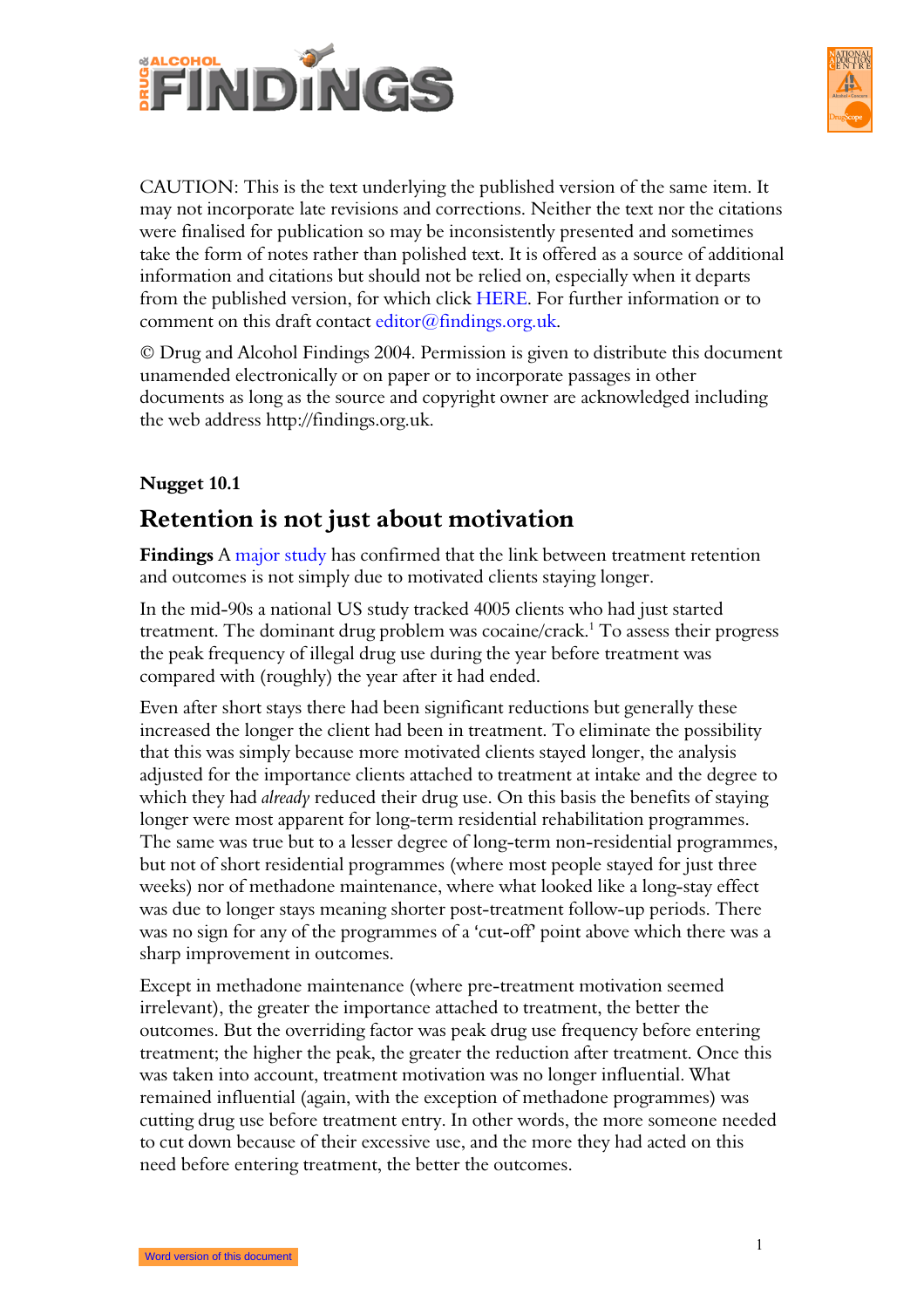<span id="page-1-0"></span>**In context** Retention is one of the variables most consistently related to better outcomes. As in the featured study, the form this relationship takes is different for methadone programmes where the most important factor is *remaining* in treatment rather than having *been* in treatment for a long time. What the study adds is a robust confirmation that increased retention improves outcomes regardless of the client's motivation. The importance of this finding is that it suggests that taking special measures to improve retention can improve outcomes  $-$  it's not just that both are immutably determined by the client's motivation.

It is also one of several studies to find that lower levels of cocaine use at intake are associated with better outcomes. What it adds is a new possible explanation for this finding - rather than such clients always having a less severe drug problem, it could be that they have already taken steps to reduce severity.

**Practice implications** Increasing the proportion of clients sustaining (or completing) treatment is a national UK target. However, other targets and performance indicators might encourage services to limit stays. How this is working itself out is unclear.

To maximise client benefits, services will need to consider how they can improve retention. Specific initiatives supported by research include induction period activities to clarify the treatment process and to deal with concerns and misconceptions and, in methadone programmes, individually and flexibly adjusted doses. The study also suggests that it is worth trying to curb cocaine use in the runup to treatment rather than simply leaving clients to wait.

Beyond such specifics, some broad principles emerge from the literature. These include establishing an organisation and a counselling style responsive to the client as a human being with needs and ambitions beyond those related to drugs. Another is an organisational ethos and interpersonal style which conveys understanding, liking and warmth, and optimism in the client's ability to benefit from the treatment. A third is to place oneself in the shoes of someone apprehensive about what they may be getting in to, unsure it will work, often with a record of failure/being failed, and used to being treated without a great deal of care and respect. Much of what research has found to work could be predicted from this perspective.

**Featured studies** Zhang Z. *et al*. ADoes retention matter? Treatment duration and improvement in drug use." *Addiction*: 2003, 98, p. 673–684. Copies: apply DrugScope.

**Contacts** Dr Zhiwei Zhang, NORC, University of Chicago, 1350 Connecticut Avenue NW, Suite 500, Washington, DC 20036, USA, zhang-zhiwei@norcmail. uchicago.edu.

Nuggets **9.7 9.2** • The grand design: lessons from DATOS, issue 7.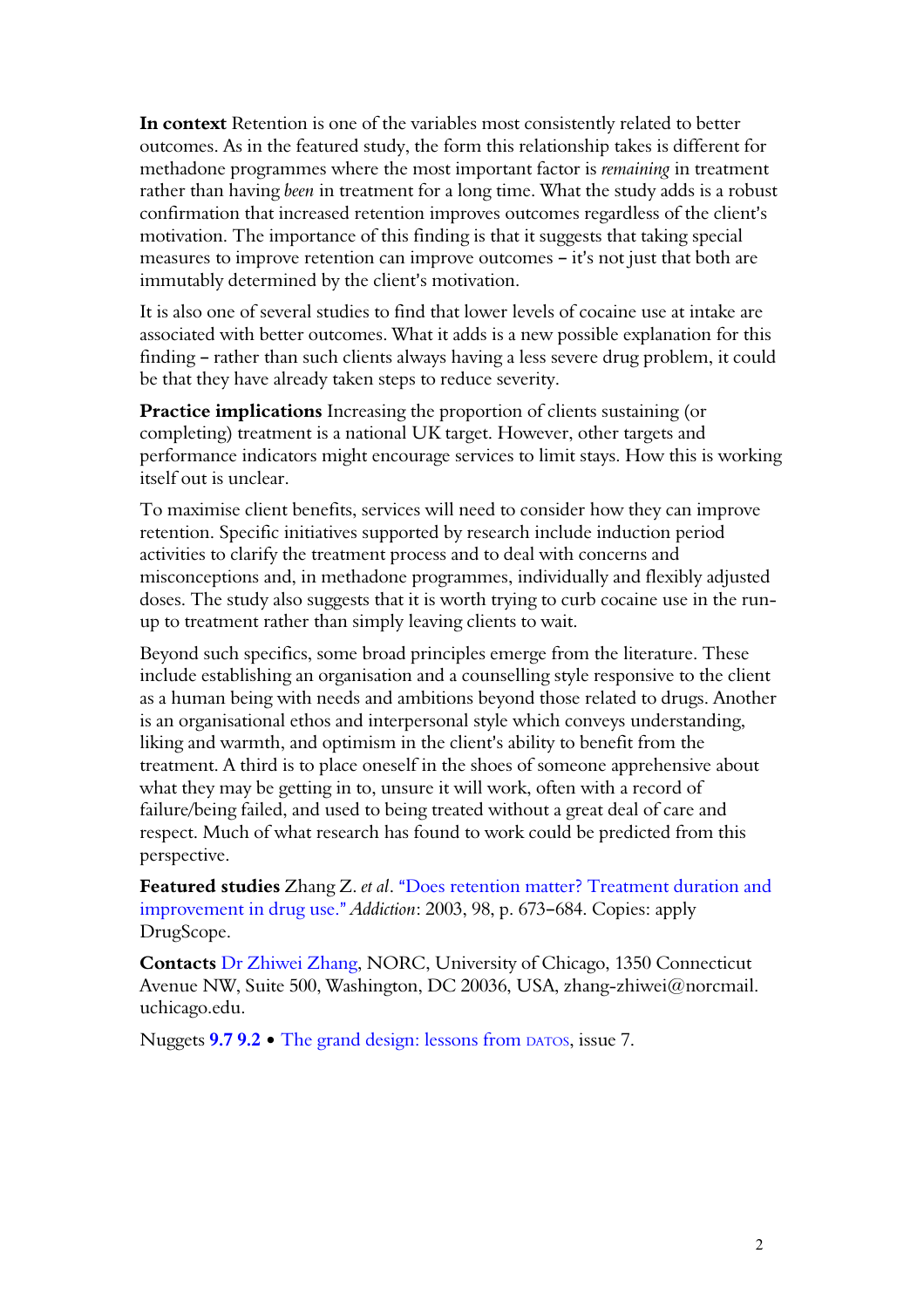# **Appendix to Nugget 10.1**

*NB This appendix is not nor is it intended to be a comprehensive review of the literature but to be sufficient to support the statements made in the main text.* 

### **Relevant national targets**

The 2002 update to the UK's national drug strategy targets a year on year increase in the proportion of drug users successfully completing or sustaining treatment. $^2$  $^2$  In England retention is monitored and reported on by the National Treatment Agency but is not one of the agency's key performance indicators. Instead these refer to the number of clients who either complete a course of treatment and/or are referred out of that treatment agency to another in a planned way.<sup>[3](#page-10-2)</sup> Another key indicator aims to increase the proportion of clients who are new to treatment. The national plan also calls for an increase in the treatment population which is monitored as the number in treatment at any time during the year. $\rm ^4$  $\rm ^4$  Conceivably services could seek to improve their standing on these indicators by decreasing scheduled treatment stays and referring clients on as soon as possible, creating space for new referrals and decreasing the time commitment needed to register treatment completion. Whether this is happening is unclear. Figures based on a 15% sample of treatment services indicated that average retention periods have dramatically increased $^5$  $^5$  yet monitoring data from all drug treatment services indicates that over the same time period slightly fewer people entering treatment during a financial year were still there at the end.<sup>[6](#page-10-5)</sup>

# **The importance of retention**

For drug treatment services in Britain, engagement and retention are already important areas for improvement and are likely to become even more so. New clients are increasingly being channelled into treatment via criminal justice routes, many of them cocaine, cocaine/heroin and especially crack misusers.<sup>[7](#page-10-6)[8](#page-10-7)</sup> The Audit Commission recently reported that this group did not find that drug services met their needs.<sup>[9](#page-10-8)</sup> Without a substitute drug to anchor clients to the clinic, for stimulant users the 'softer' dimensions of treatment, such as how the client is treated, become all the more significant, while the challenge faced by services dealing with criminal justice referrals is indicated by the very high level of revocation of drug treatment and testing orders in England.<sup>[10](#page-10-9)</sup>

Room for improvement in retention is apparent in results from the English National Treatment Outcomes Research Study (NTORS), which documented outcomes for a predominantly opiate-using population. For residential services, it identified retention times associated with greater post-treatment improvements in abstinence from opiates and stimulants, injecting drug use, and crime. The periods were one month for inpatient programmes and short-term rehabilitation and three months for longer term rehabilitation. Most clients left before these times: 80% in inpatient programmes and  $36\%$  and  $60\%$  in short- and long-term rehabilitation.<sup>[11](#page-10-10)</sup> However, new figures from the National Treatment Agency suggest that there has recently been a dramatic improvement in average retention from under two months in 2001 to nearly seven months in 2003.<sup>[12](#page-10-11)</sup> It is unclear why this is not reflected in national drug treatment monitoring data.[13](#page-10-12)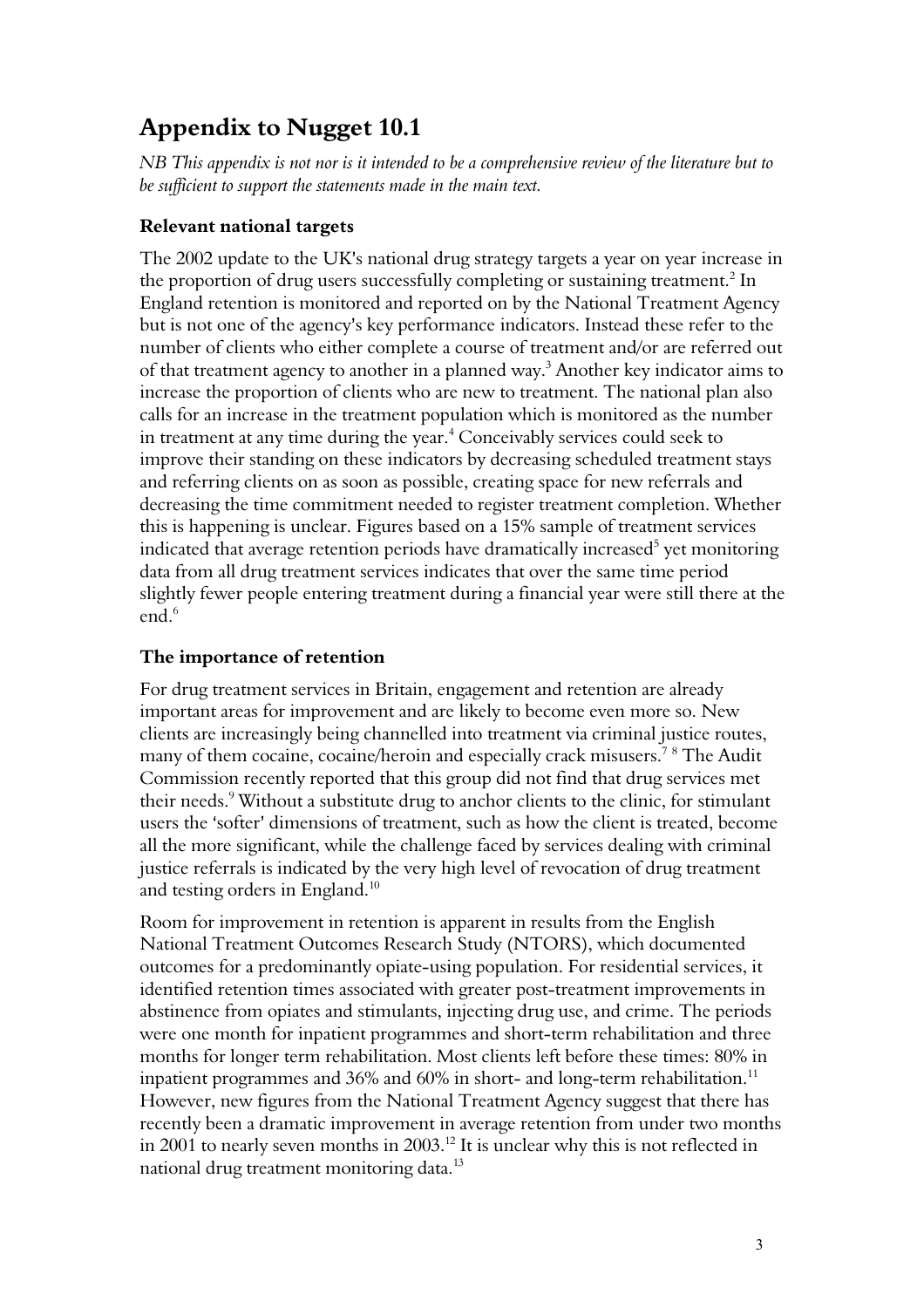While methadone treatment does have an impact which to a degree 'sticks', especially after longer stays (in some research, at least a year), like other studies,<sup>[14](#page-10-13)[15](#page-10-14)</sup> DATOS suggests that the key thing is *remaining* in treatment. As normally implemented in the UK and in the USA, it seems more like a switch than a progressive transformation.<sup>[16](#page-10-15) [17](#page-10-16)</sup> <sup>[18](#page-10-17)</sup> Benefits in terms of reduced illegal opiate use are relatively rapid but any unplanned termination carries a high risk of relapse. In NTORS, 38% of maintenance patients had left by one year and 58% by two years. At both points the treatment leavers had worse outcomes. For example, at two years people no longer in their original programmes were twice as likely to be using heroin regularly.<sup>[19](#page-10-18)</sup>

Findings were similar in the national US Drug Abuse Treatment Outcome Studies (DATOS), where rates of unplanned exits hugely varied even within the same type of service seeing the same type of clients. For example, in DATOS's methadone units, at one extreme six out of seven clients left within 12 months, at the other three quarters stayed for at least this period.<sup>[20](#page-10-19)</sup> Similar ranges (this time of threemonth retention rates) were found among the other long-term treatments. It wasn't that some programmes actually *intended* client stays to be shorter; something was causing unplanned early departures and it was found in far greater quantities in some programmes than others. In DATOS as in NTORS, retention was an important marker of good outcomes. In the methadone programmes continuing retention was the main factor $^{21}$  $^{21}$  $^{21}$  while in long-term residential programmes, where the clients were mainly cocaine users, those who stayed for more than three months were much less likely to use cocaine after leaving.<sup>[22](#page-10-21) [23](#page-10-22)</sup> In substance misuse treatment generally there has been a recent re-emphasis on the importance of the duration of treatment contact rather than the intensity. $24 25$  $24 25$  $24 25$  In one study of alcohol treatment contact periods of six months or more were associated with the greatest improvements in drinking outcomes up to eight years later relative to non-treated drinkers.<sup>[26](#page-10-25)</sup> But, as in other studies, here too even short (under eight weeks) treatments were associated with significant improvements. $27$ 

Retention is just one dimension (the most easily measured one) of engagement. Sometimes deepened engagement may actually shorten retention because clients are ready to leave sooner.<sup>[28](#page-11-1)</sup> But generally retention is a sign that clients are actively 'working the programme', attending counselling sessions, talking about the things that matter, forging a therapeutic relationship with their counsellor and/or other clients, getting extra help if needed. This is what makes the difference to outcomes and which services must aim to foster.<sup>[29](#page-11-2)</sup> [30](#page-11-3) [31](#page-11-4) [32](#page-11-5)

Much of what is needed to improve engagement is basic to service provision in sectors well beyond the drugs field: making treatment convenient to enter and to attend allied with an awareness of what makes clients feel welcome and supported, that they are making progress, being treated with respect and that their concerns are being responded to. The research which has been done on addiction treatment backs up this common sense sufficiently to suggest that further progress on these fronts is likely to be valuable, even if a particular initiative has not been specifically investigated.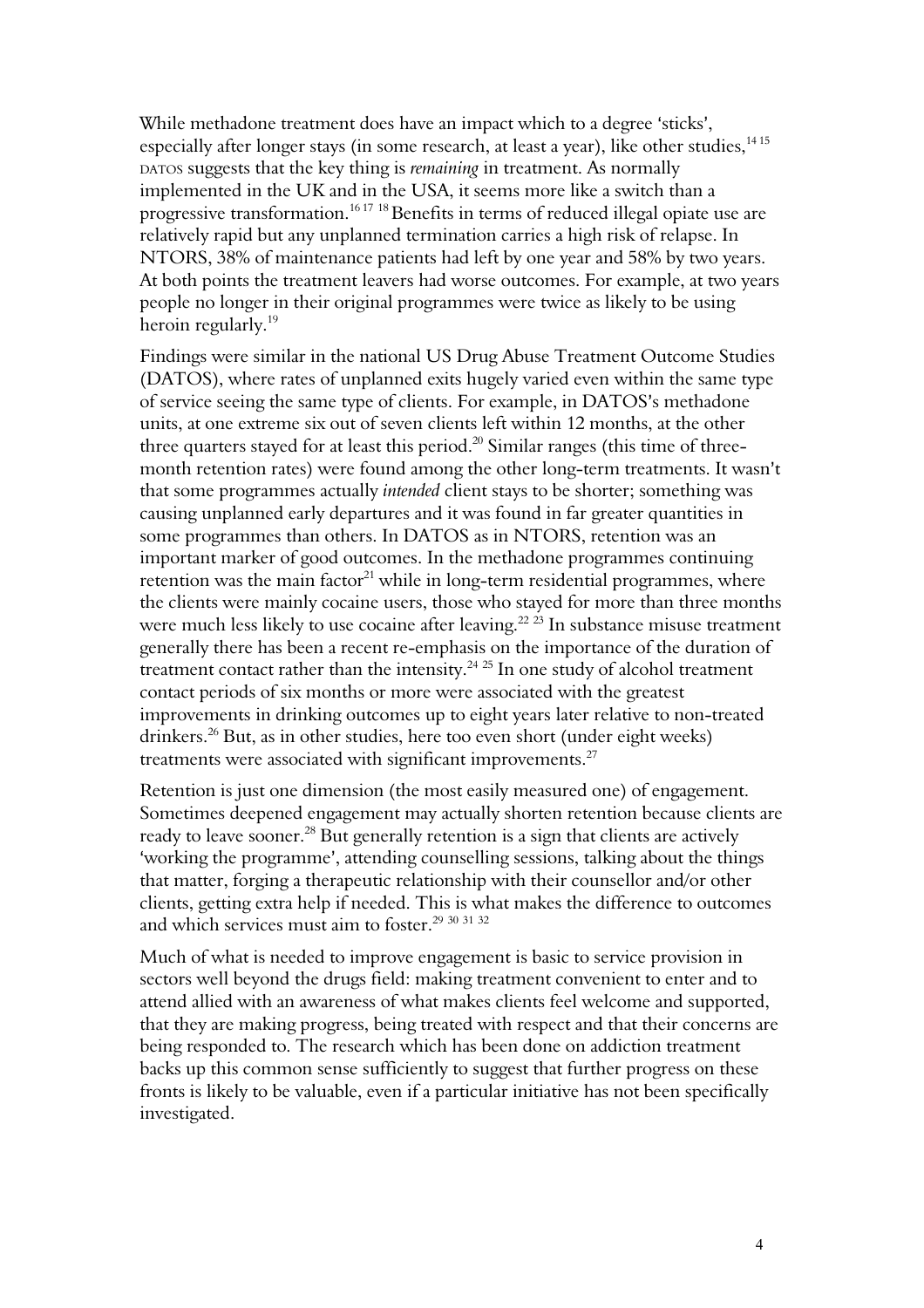#### **Making the most of the first contact**

Across a spectrum of client types and treatments, early initiation of treatment after first contact means fewer clients drop out in these early stages without damaging (and sometimes improving) longer-term retention.<sup>[33](#page-11-6) [34](#page-11-7)</sup> <sup>[35](#page-11-8)</sup>

Starting induction after intake but before a client enters treatment has sometimes been found to help prevent later drop out. 'Role induction' interventions seek to clarify what will happen and what will be expected of the client, allaying concerns and correcting misconceptions. In one study this worked best when specific to the particular therapy the client was to enter.<sup>[36](#page-11-9) [37](#page-11-10)</sup> Just 15 minutes spent clarifying what the client could expect from the outpatient therapy to follow meant that 40% more returned for their first therapy session.<sup>[38](#page-11-11)</sup>

In residential services, too, extensions to induction procedures can have a significant impact. A therapeutic community for alcohol and drug users in Texas was faced with the typically low motivation of clients coerced into treatment through the criminal justice system. The service developed a readiness training course consisting of highly interactive activities, exercises and games, intended to lead residents to construct their own reasons for participating in treatment.<sup>[39](#page-11-12) [40](#page-11-13)</sup> As a result, they felt their counsellors and the resident-led meetings were more helpful, that they and others were participating more fully in the programme, and that overall the treatment was more effective, differences which can be expected to have improved retention and outcomes.

Retention was improved in another US study when senior staff helped to induct voluntary residents (mainly cocaine or heroin users) into a therapeutic community.[41](#page-11-14) Intakes either underwent the normal 30-day induction by junior staff or also attended three weekly 'seminars' led by the most experienced workers and intended to elicit and address each individual's particular concerns. The proportion of clients retained for at least 30 days increased from 62% to 77%, largely due to the response from clients who were the least motivated at entry and most likely to leave early.

All these interventions aim to improve the quality of the very first interactions between therapists and clients, or between clients where the client group is the main therapeutic agent. Occasionally this quality dimension has been directly studied. A British study at an alcohol treatment unit<sup>[42](#page-11-15)</sup> chimes with the US literature on drug dependent clients. Patients were far more likely to regularly attend for treatment if at the intake interview the therapist felt they had liked them and was optimistic about working with them. This the client experienced as warmth and respect for them as an individual. Engagement was further promoted if the client felt the therapist was empathic and understanding. Patients were far more likely to engage with therapists who generally scored higher on these dimensions. It was probably important that the intake interview was conducted by the therapist the patient would continue to see. Continuity sometimes aids retention,<sup>[43](#page-11-16)</sup> but seemingly not when to the client. the prospects for understanding and respect seem bleak. Similarly another study found that the more anger and anxiety in a clinician's voice at the initial session, the less likely alcohol patients were to engage in treatment.<sup>[44](#page-11-17)</sup>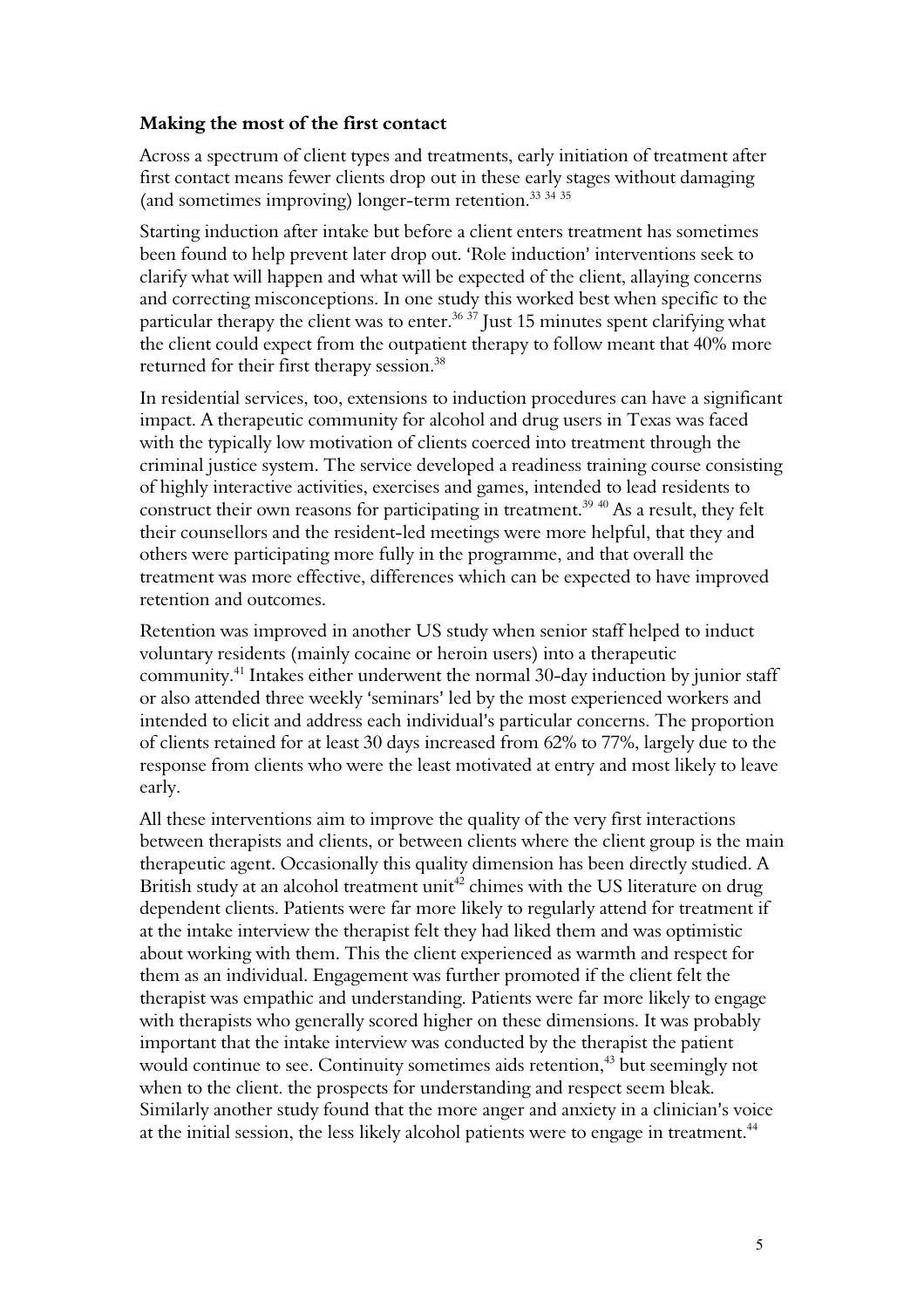#### **The involving organisation**

Certain features particularly of how residential services are run affect how deeply clients engage with therapeutic processes and as a result how well they do. US studies have found that the best services clearly communicate their policies to clients yet permit client involvement in running the programme, adhere to a distinct therapeutic approach with structured activities, $45$  actively and coherently target client development (psychologically, in their interpersonal and vocational skills and in their lifestyles), have a lower staff-resident ratio, $46$  and a supportive social environment in which residents feel free to express themselves.<sup>[47](#page-11-20)</sup>

From the DATOS study we can add that a climate of absenteeism from resident group sessions tends to undermine confidence in and commitment to the programme, even among those who do attend.[48](#page-11-21) In non-residential programmes, absenteeism is less visible and was found to have no significant impact, but early responsiveness to patient needs (expressed in referral to ancillary services) did seem to foster a climate which generated confidence in the programme over the following months.

Responsiveness is an important variable probably partly because of its direct effect on problems, but also because it signifies that the client is being cared for as a rounded individual. Nationally in the USA, services (especially methadone services) which tend to individually match clients to the help they need and formally involve the client in their care planning have a better record on achieving abstinence.<sup>[49](#page-11-22)</sup> In New York patients stayed much longer at methadone clinics which responded constructively to their problems such as by adjusting doses and offering and arranging further help.<sup>[50](#page-11-23) [51](#page-11-24)</sup>

A similar story emerges from studies of non-prescribing services. Entrants to nonresidential treatment in Los Angeles stayed longer when the vocational, transport and childcare services they wanted before treatment were actually delivered.<sup>[52](#page-11-25)</sup> Generally, the more services were matched to needs, the longer clients stayed. In this study the services actually had the desired impact on the targeted problems. Comparison with another similar study in the same city<sup>[53](#page-12-0)</sup> suggests that it is not (or not just) whether housing, employment and other problems are resolved, but whether the treatment agency played an effective part in this resolution which helps improve retention and outcomes.

Transportation was found influential in improving attendance of clients in US outpatient counselling services but even more so in methadone services, which typically demand daily attendance.<sup>[54](#page-12-1)</sup> Clients were more likely to attend if the service provided transport, whilst services which left the client to arrange their own public transport and reimbursed them did not improve retention. In fact, counselling services which reimbursed had half as many clients who stayed for 90 days as those which provided no help at all. The researchers could only surmise why this was the case, but anyone who has had to complete forms in order to claim trifling expenses will be familiar with the feeling this generates of a bureaucratic and untrusting institution.

#### **Responsiveness can be embedded in procedures**

The studies mentioned above observed service inputs rather than changing them to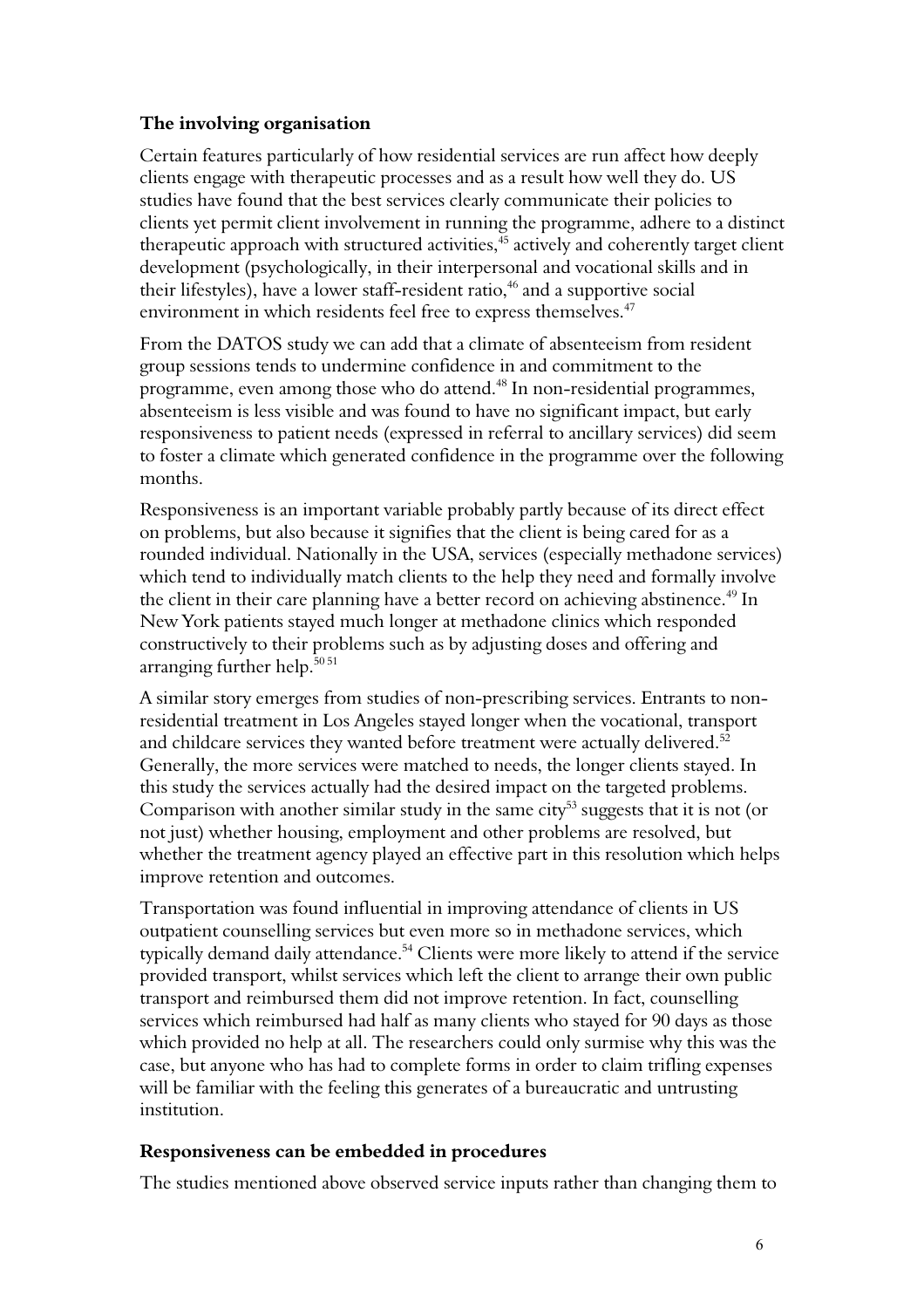see what happens, making it difficult to be sure that outcomes were actually caused by factors such as responsiveness. A few studies have taken this extra step. The directors of four Philadelphia drug and alcohol services were asked to provide vocational, family or psychiatric services to randomly selected clients with severe problems in these areas.<sup>[55](#page-12-2)</sup> Other clients with such needs received standard treatment. Systematising responsiveness to need in this way improved treatment retention (outpatient only) and completion rates and six-month outcomes in the targeted areas, as well as reducing arrests and the need for further treatment. This was a particularly stringent test because there was nothing stopping the other clients also receiving these services (which were available from agency staff on-site) and many did, but to a lesser degree.

Similar results were achieved by using the same system to pick up on need (scores on the Addiction Severity Index), but going further in meeting these needs by introducing case management, and this time the benefits extended to alcohol outcomes.[56](#page-12-3) Patients who had been through these enhanced programmes were a tenth as likely to have needed further addiction treatment within six months of leaving. Similarly, Illinois set out to improve access and outcomes for women drug abusers with children by providing childcare, transportation and outreach at selected agencies.<sup>[57](#page-12-4)</sup> It meant that the women at these agencies were able to receive a greater range of family, medical and social services and as a result 14 months later were much more likely not be using alcohol or illegal drugs.

In studies where the 'responsiveness' enhancement was an add-on and the core programme and staffing were unchanged, the outcome targeted by the core programme - illegal drug use - is also unaffected.<sup>[58](#page-12-5) [59](#page-12-6)</sup> In other studies, such responsiveness seems a signal of a generally more responsive organisation which also enhances drug use outcomes.<sup>[60](#page-12-7)</sup>

The ultimate in responsiveness is patient choice. Where what the patient wants is feasible and likely also to correspond to what's needed, this is an effective tactic. The clearest example is methadone dosage. Studies to date<sup>[61](#page-12-8) [62](#page-12-9) [63](#page-12-10) [64](#page-12-11) [65](#page-12-12) [66](#page-12-13) [67](#page-12-14)</sup> indicate that patient self-regulation of dose achieves better drug use outcomes than a doctordecided inflexible regime or one with a bias towards minimising doses.However, letting the patient choose does not improve on flexible regimes which prioritise drug use outcomes and client functioning and comfort rather than minimising doses. In other words, flexibility and responsiveness in pursuit of shared goals is the key, not in whose hands the decision nominally lies.

All these studies suggest the importance of a management which systematically establishes a climate of responsiveness and care within a coherent, energetically pursued and holistic treatment philosophy. Rarely has this critical leadership role been directly investigated. An exception is a study of New York's methadone clinics which found that cocaine or heroin positive urines (indicating poor response to treatment) were lower in clinics with more experienced directors who were more involved with the treatment process.<sup>[68](#page-12-15)</sup> Direct client contact was particularly influential early in treatment and they were also thought to influence outcomes by establishing a positive therapeutic tone.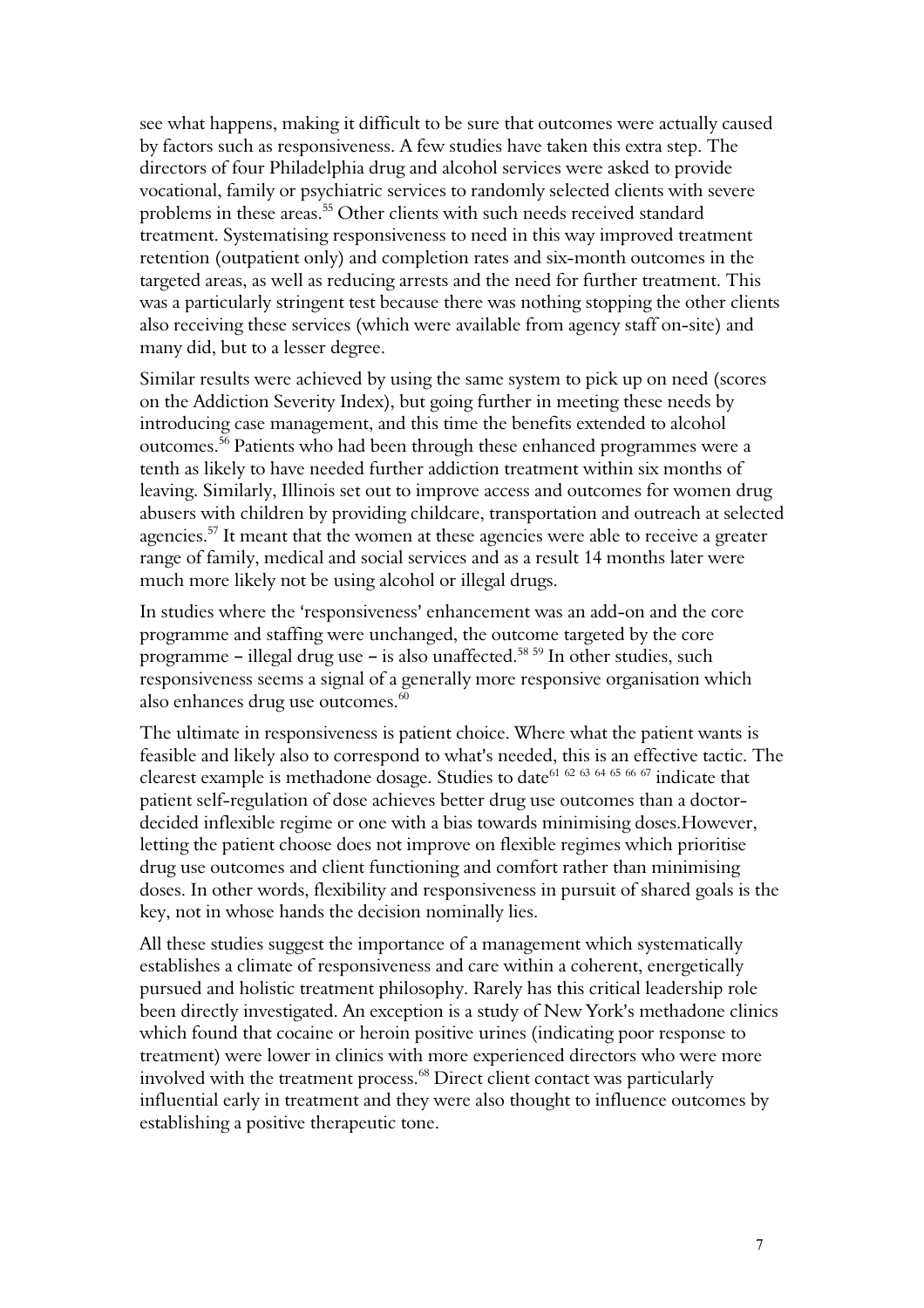#### **Importance of the client-counsellor relationship**

Organisational factors impinge on the client largely through the interface with their counsellor or key worker. Here, even in methadone treatment, where dose is usually considered primary, the individual makes a big difference to outcomes.<sup>[69](#page-12-16)</sup> In one study this seemed partly due to differences in responsiveness to the client, in the ability to forge an empathic relationship, and (probably related to empathy) in the ability to anticipate and forestall problems.<sup>[70](#page-12-17)</sup> The influence of the counsellor is most sharply thrown into relief when dosage is taken out of the equation by being allowed to rise to meet patient need. A US clinic which operated such a policy and which allocated patients to counsellors at random, found that the 'best' worker had patients with urines free of cocaine or heroin  $80\%$  of the time, the 'worst' just  $40\%$ .<sup>[71](#page-12-18)</sup>

Researchers responsible for the national US DATOS study have done most to disentangle the influence of the client-counsellor relationship.<sup>[72](#page-12-19)</sup> They found that across a range of treatment settings and with both heroin and cocaine dependent clients, how committed the new client was to changing their life through treatment had a major impact on how long they stayed, itself a marker of how well they were doing. But the crucial finding was that this motivation did not *directly* affect retention. Rather, it did so via other variables which lay at least partly within the service's own hands – the early relationship with the counsellor and through them with the programme.

There were two dimensions to the relationship: its *quality* (feelings of rapport with the key worker and of confidence in and commitment to the programme); and the *quantity* of opportunities for that relationship to exert an effect (number of counselling sessions attended and how often drugs, health and other issues such as employment and housing were discussed).

The important thing is that to a degree all these factors are susceptible to influence. Referral and induction processes can help clients feel more motivated to enter treatment, and even when this falls short 'poorly' motivated clients can be turned round by working on the initial relationship with their counsellor. Compared to these malleable factors, things services cannot change had no direct effect on retention - the client's race, gender and age, their prior treatment history, the drugs they were dependent on, psychological disorders, and whether they had entered treatment under legal constraint.

#### **Rapport, helpfulness and communication**

Similar implications have emerged from other studies, most notably on counselling services in Los Angeles which saw mainly crack and amphetamine users.<sup>[73](#page-12-20)</sup> [74](#page-12-21) Again, the main factors determining treatment participation and post-treatment abstinence were not who the client was, their pre-treatment history, or their initial motivation, but what happened *in* treatment and how they felt about it.

Among these influences was the client-counsellor relationship: for women, feeling their counsellor cared about them; for men, how helpful they had been. For both genders, feelings of being understood ('empathy') were influential. There was no short cut to achieving these feelings and thereby improving outcomes by simply matching clients to counsellors of the same gender or race. Beyond feelings about the counsellor, for men and women the perceived helpfulness of medical services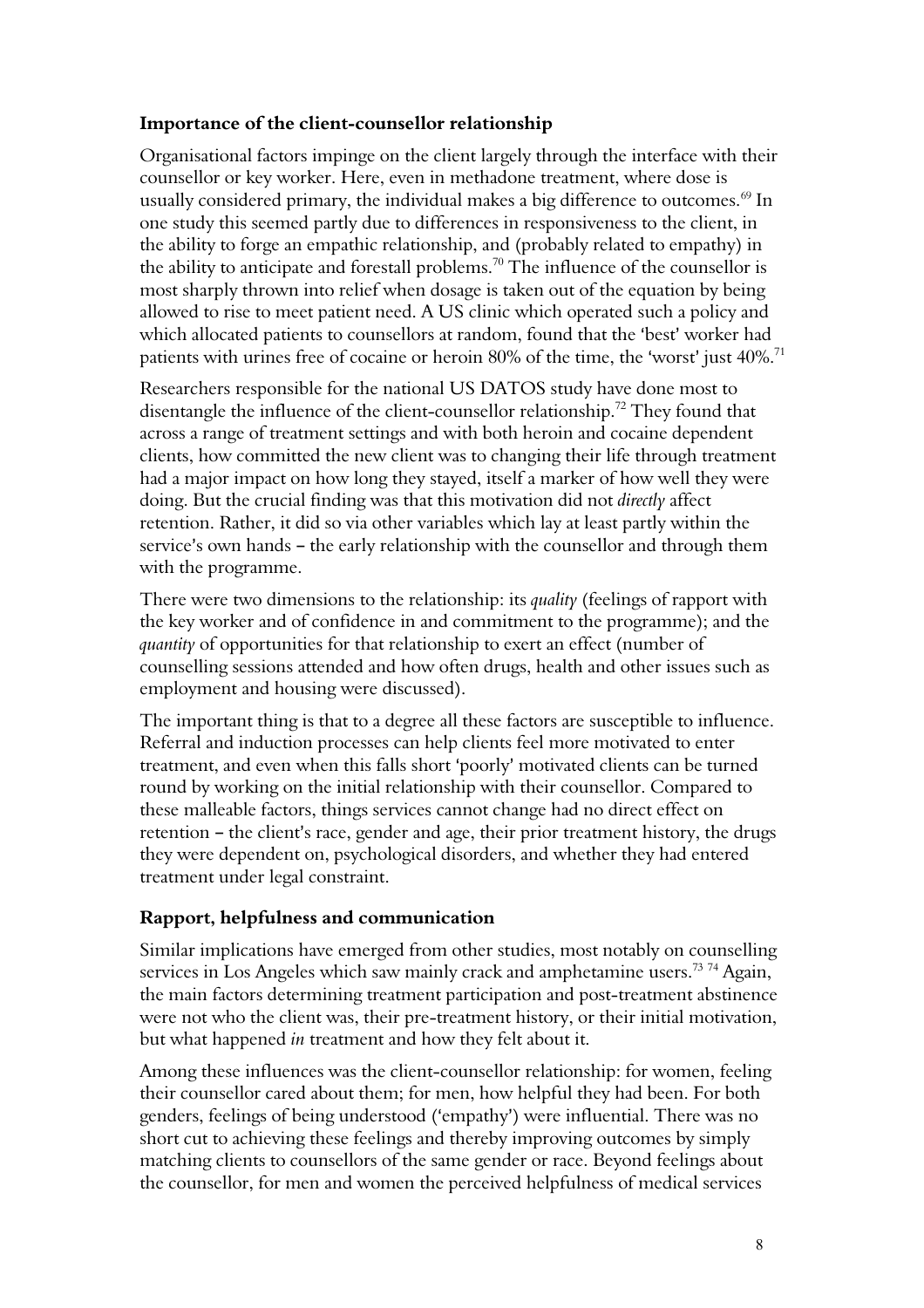was a factor. So too was how useful clients saw relapse prevention, lifeskills inputs and help with getting to the clinic, depending on gender.

Convergent findings came from a study of a very different population and very different service  $-$  a structured day programme for "indigent" substance abusers in Texas. Here improvements in psychological functioning were related to trusting one's therapist and feeling that they can be relied on to be caring and understanding.[75](#page-12-22)

Much of what is meant by terms such as 'rapport', 'empathy' and 'therapeutic alliance' (seen from either side, a positive relationship which is helping the client move forward<sup>[76](#page-12-23)</sup>) is to do with the ease and accuracy of communication – the feeling of being understood, sometimes without even having to articulate your feelings,  $77$ and the trust and confidence to open up to your counsellor.<sup>[78](#page-12-25)</sup> Fostering communication skills is an important part of what counsellors aim to do and may contribute to engagement with treatment.<sup>[79](#page-12-26)</sup> But not everyone has the concentration and verbal fluency needed to discuss problems and solutions with a professional therapist. For these clients in particular, a technique called node-link mapping has been found to aid communication leading to improved engagement and outcomes. It involves a visual flow chart of the client's problems and objectives and of the steps needed to reach those objectives. Studies have documented its utility in group and individual settings. In methadone services, it was found to aid communication between counsellor and client groups and to lead to a broader range of issues (housing, jobs, family, etc) being discussed, improving engagement and outcomes.<sup>[80](#page-13-0)</sup> [81](#page-13-1) [82](#page-13-2) [83](#page-13-3) The technique has also improved engagement with treatment in residential services for adult offenders<sup>[84](#page-13-4)</sup> and for children.<sup>[85](#page-13-5)</sup>

#### **Client-worker interface is where other influences converge**

In DATOS and in the Los Angeles studies, it is not that age, gender, crime and drug use histories, initial client motivation and so on have no influence on outcomes. It is that this influence is via the interface with the treatment provider, and in particular with the counsellor or key worker. The same was found in a study of buprenorphine detoxification and maintenance where the 'therapeutic alliance' between therapist and counsellor had more influence on treatment completion than factors such as dose or addiction severity, especially for people with the greatest psychiatric problems.[86](#page-13-6)

Shifting to a more familiar scenario may help communicate the significance of such findings. Instead of the poorly motivated client, a shopper who has had a bad day, is apprehensive about being looked down on by the assistants, has previous experiences of not finding what they want, and who doesn't feel too much like trying again. They may still be won over by an assistant who seems to like them, understand their needs, is confident that they can be met and committed to meeting them, and who will go out of their way to do so, including calling on the help of other staff. Faced with a less welcoming response, the shopper is more likely than most to walk out, but with the right approach some can be 'retained''and a good outcome achieved for both parties. For dependent drug users, research consistently shows that it is the feeling that they are being listened to, understood, and being given helpful, positive responses, which leads the client to 'buy into' the service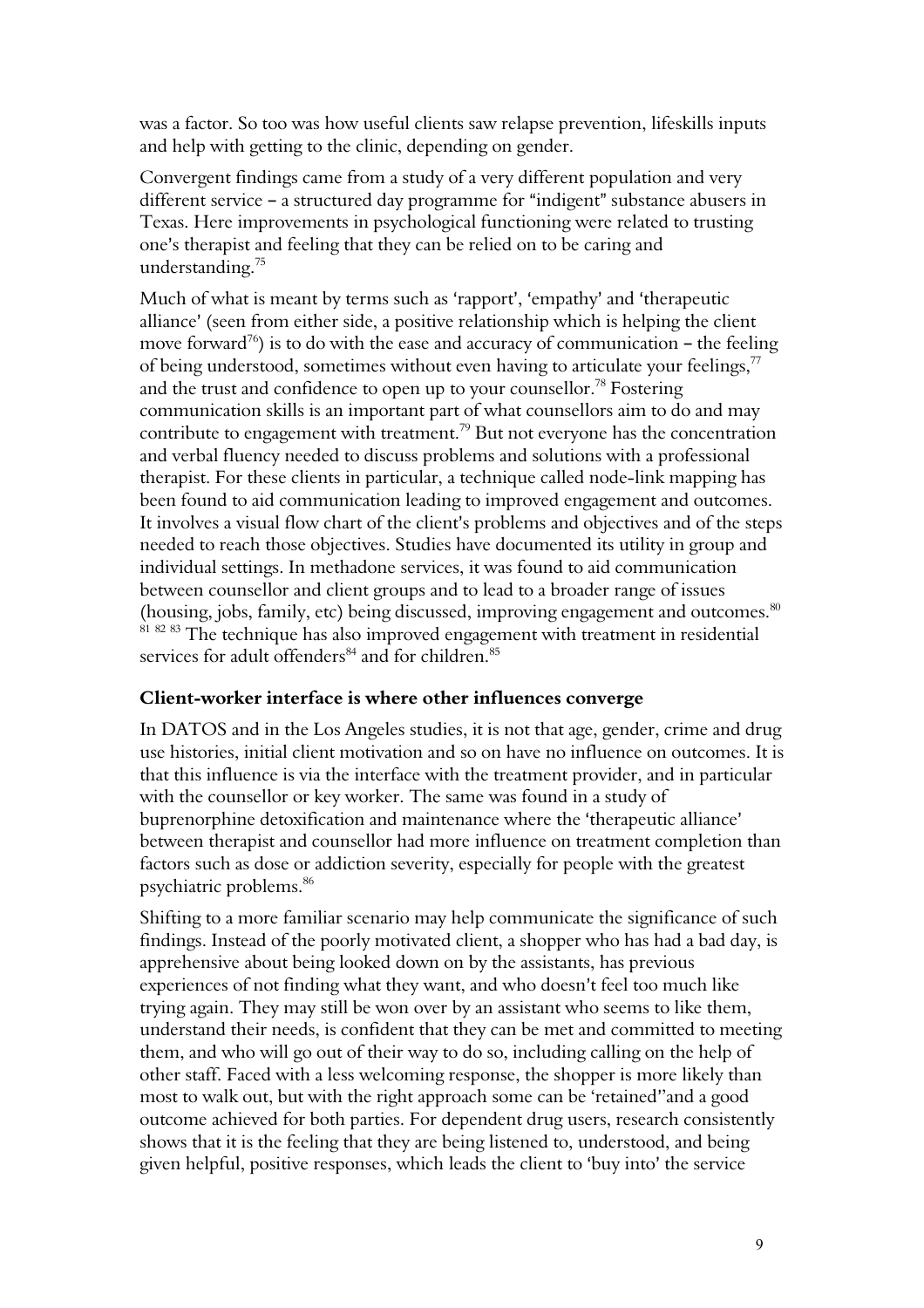engagement.

#### **Limits to the impact of the individual**

Convergent findings from disparate studies, clients and settings lend confidence in the overall impression that rapport with one's counsellor is highly influential. But these findings also have their limits. For example, DATOS's methodology meant that the least motivated clients would not have made it through to the analysis, and they may have been the ones even the most skilled and empathic counsellor could do little to hold on to. Also, the services differed hugely, so differences in how they treated their clients can be expected to have been correspondingly great. Where the reverse is the case – a uniform service but a wide range of clients – therapeutic alliance may still be influential, but less so than the problems and characteristics of the clients.[87](#page-13-7)

This finding was reported from a residential unit where group processes probably overshadowed the influence of the individual's counsellor. This may also have been part of the explanation for the weak influence of therapeutic alliance in a study of outpatient cocaine counselling.<sup>[88](#page-13-8)</sup> Clients at these services attended group as well as individual sessions and the group sessions were the most important factor in outcomes.[89](#page-13-9) The study also featured highly trained therapists working to expertly constructed manuals, leaving little room for differences in how well they related to clients to influence outcomes.

#### **Pre-treatment initiatives**

The featured study suggests that initiatives taken by referral agents or by services which clients are waiting to join which have the effect of reducing cocaine use frequency before treatment might improve treatment outcomes. Other studies too have found that lower levels of cocaine use at or immediately before treatment entry are associated with a better response to treatment.<sup>[90](#page-13-10) [91](#page-13-11) [92](#page-13-12) [93](#page-13-13) [94](#page-13-14)</sup>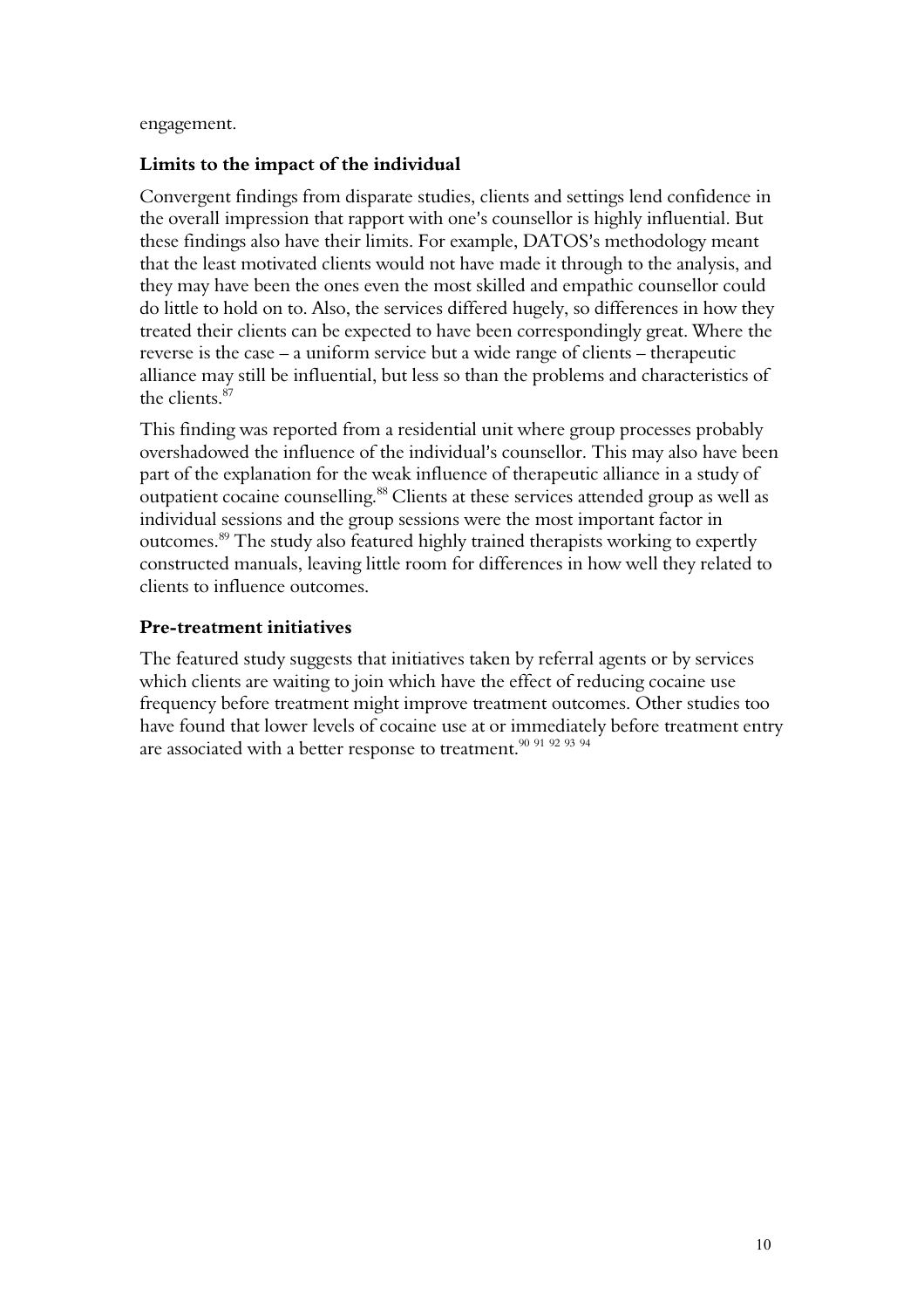<span id="page-10-0"></span>1 *NTIES. National Treatment Improvement Evaluation Study. Preliminary report: the persistent effects of substance abuse treatment - one year later*. US Dept. of Health and Human Services etc, 1996.

<span id="page-10-1"></span>2 Home Office etc. *Updated drug strategy 2002*. 2002.

<span id="page-10-2"></span>3 Hayes P. Letter to health and local authorities etc, 4 April 2002.

<span id="page-10-3"></span>4 National Treatment Agency. New figures show real improvement in drug treatment. Waiting times cut, more people receiving treatment" Press statement, 11 December 2003.

<span id="page-10-4"></span>5 National Treatment Agency. Drug treatment performance data. Appendix B - Retention in treatment. This chart indicates that retention has increased from 57 days in July to September 2001 to 203 days in April to June 2003, a period of under two years. In the middle it doubled over a period of six months. The figures are based on a 15% sample of treatment providers.

<span id="page-10-5"></span>6 National Statistics and Department of Health. *Provisional statistics from the national drug treatment monitoring system in England, 2001/02 and 2002/03*. The proportion fell from 45% in 2001/2 to 40% the following year and the numbers fell from 57400 to 55700.

<span id="page-10-6"></span>7 Turnbull P.J., *et al*. *Drug treatment and testing orders: final evaluation report*. Home Office Research Study 212. Home Office Research, Development and Statistics Directorate, 2000.

<span id="page-10-7"></span>8 Sondhi A., *et al*. *Statistics from the Arrest Referral Monitoring Programme for October 2000 to March 2001*. Home Office, 2001.

<span id="page-10-8"></span>9 Audit Commission. *Changing habits*. 2002.

<span id="page-10-9"></span>10 Clancy A. *et al. DTTO one-year reconviction results: early findings*. Unpublished, 2002.

<span id="page-10-10"></span>11 Gossop M. *et al.* "Treatment retention and 1 year outcomes for residential programmes in England." Drug and *Alcohol Dependence*: 1999, 57, p. 89-98.

<span id="page-10-11"></span>12 National Treatment Agency. Drug treatment performance data. Appendix B - Retention in treatment. This chart indicates that retention has increased from 57 days in July to September 2001 to 203 days in April to June 2003, a period of under two years. In the middle it doubled over a period of six months. The figures are based on a 15% sample of treatment providers.

<span id="page-10-12"></span>13 National Statistics and Department of Health. *Provisional statistics from the national drug treatment monitoring system in England, 2001/02 and 2002/03*. The proportion fell from 45% in 2001/2 to 40% the following year and the numbers fell from 57400 to 55700.

<span id="page-10-13"></span>14 Stark M.J. "Dropping out of substance abuse treatment. A clinically oriented review." *Clinical Psychology Review*: 1992, 12, p. 93-116.

<span id="page-10-14"></span>15 Ward J. *et al.* "How long is long enough? Answers to questions about the duration of methadone maintenance treatment.@ In: Ward J., *et al, eds*. *Methadone maintenance treatment and other opioid replacement therapies*. Harwood Academic Publishers, 1998, p. 305-336.

<span id="page-10-15"></span>16 Cacciola J.S. *et al.* "The early course of change in methadone maintenance." *Addiction*: 1998, 93(1), p. 41-49.

<span id="page-10-16"></span>17 Strang J. *et al.* "Methadone treatment for opiate addiction: benefits in the first month." *Addiction Research*: 1997, 5  $(1)$ , p 71-76.

<span id="page-10-17"></span>18 Zhang Z. *et al.* "Does retention matter? Treatment duration and improvement in drug use." Addiction: 2003, 98, p. 673-684.

<span id="page-10-18"></span>19 Gossop M. et al. "Outcomes after methadone maintenance and methadone reduction treatments: two-year followup results from the National Treatment Outcome Research Study." Drug and Alcohol Dependence: 2001, 62, p. 255-264.

<span id="page-10-19"></span>20 Simpson D.D. *et al.* "Program diversity and treatment retention rates in the Drug Abuse Treatment Outcome Study (DATOS)." Psychology of Addictive Behaviors: 1997, 11(4), p. 279-293.

<span id="page-10-20"></span>21 Simpson D.D. *et al.* "Treatment retention and follow-up outcomes in the Drug Abuse Treatment Outcome Study (DATOS)." Psych. Addictive Beh.: 1997, 11(4), p. 294-307.

<span id="page-10-21"></span>22 Hubbard R.L. *et al.* "Overview of 1-year follow-up outcomes in the Drug Abuse Treatment Outcome Study (DATOS)." Psych. Addictive Beh.: 1997, 11(4), p. 261-278.

<span id="page-10-22"></span>23 Simpson D.D. *et al.* "Treatment retention and follow-up outcomes in the Drug Abuse Treatment Outcome Study (DATOS)." Psych. Addictive Beh.: 1997, 11(4), p. 294-307.

<span id="page-10-23"></span>24 Humphreys K. and Tucker J.A. "Toward more responsive and effective intervention systems for alcohol-related problems." Addiction: 2002 97, p. 126-140 (includes commentaries).

<span id="page-10-24"></span>25 McLellan A.T. "Have we evaluated addiction treatment correctly? Implications from a chronic care perspective." *Addiction*: 2002, 97, p. 249-252.

<span id="page-10-25"></span>26 Moos R.H. *et al.* "Long-term influence of duration and intensity of treatment on previously untreated individuals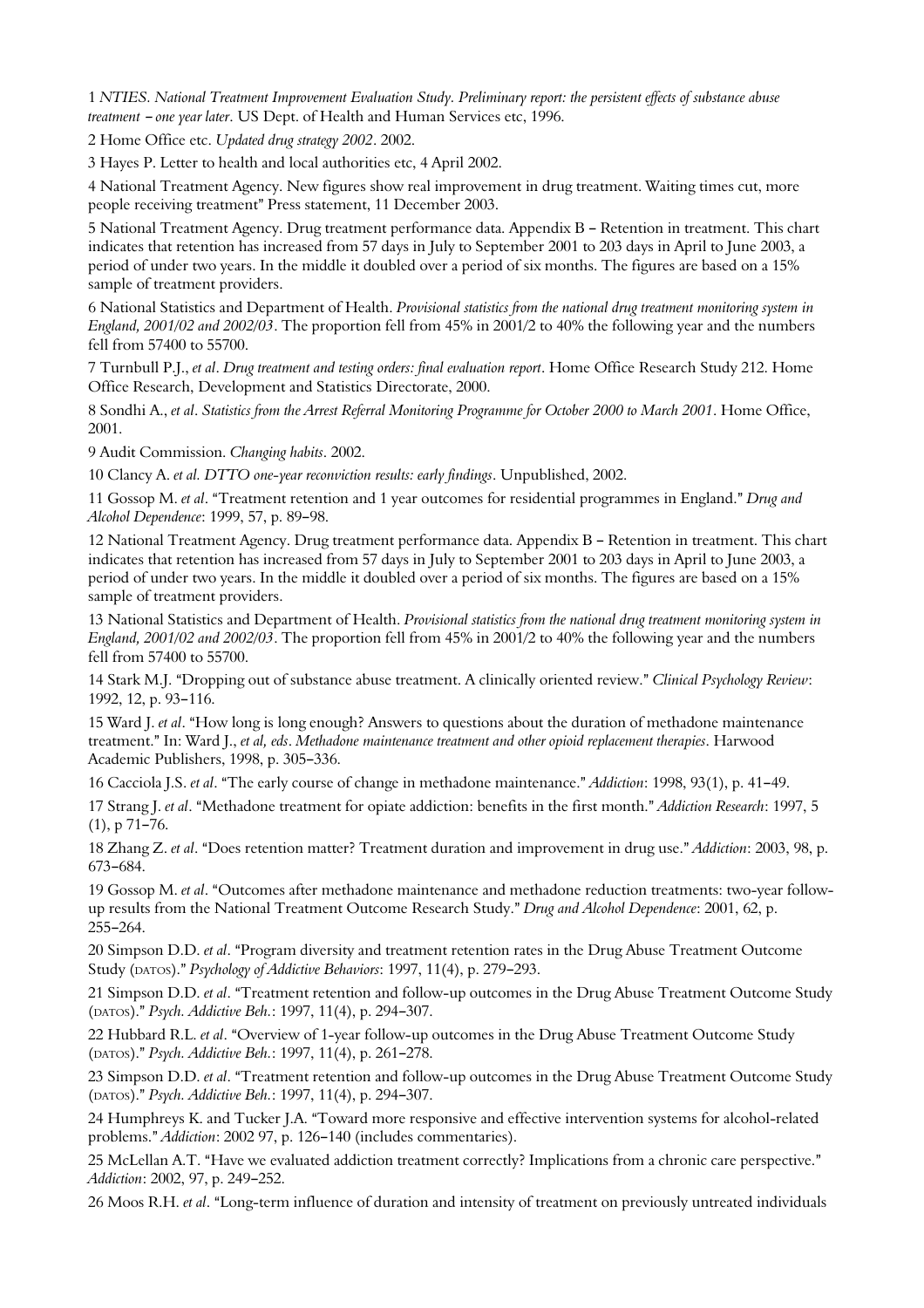with alcohol use disorders." *Addiction*: 2003, 98, p. 325-337.

<span id="page-11-0"></span>27 Zhang Z. *et al.* "Does retention matter? Treatment duration and improvement in drug use." Addiction: 2003, 98, p. 673-684.

<span id="page-11-1"></span>28 De Weert-Van Oene G.H., *et al*. "Retention in substance dependence treatment: the relevance of in-treatment factors." Journal of Substance Abuse Treatment: 2001, 20, p. 253-261.

<span id="page-11-2"></span>29 Simpson D.D. "Modeling treatment process and outcomes."Addiction: 2001, 96, p. 207-211.

<span id="page-11-3"></span>30 Joe G.W. *et al.* "Relationship between counseling rapport and drug abuse treatment outcomes." *Psychiatric Services*: 2001, 52(9), p. 1223-1229.

<span id="page-11-4"></span>31 Fiorentine R., *et al*. "Does increasing the opportunity for counseling increase the effectiveness of outpatient drug treatment?" American Journal of Drug and Alcohol Abuse: 1997, 23 (3), p. 369-382.

<span id="page-11-5"></span>32 Fiorentine R., *et al.* "More is better: counseling participation and the effectiveness of outpatient drug treatment." *Journal of Substance Abuse Treatment*: 1996, 13 (4), p. 341-348.

<span id="page-11-6"></span>33 Stark M.J. "Dropping out of substance abuse treatment. A clinically oriented review." *Clinical Psychology Review*: 1992, 12, p. 93–116.

<span id="page-11-7"></span>34 Stark M.J. "Dropping out of substance abuse treatment. A clinically oriented review." *Clinical Psychology Review*: 1992, 12, p. 93-116.

<span id="page-11-8"></span>35 Festinger D. *et al.* "From telephone to office Intake attendance as a function of appointment delay." Addictive *Behaviors* 27 (2002) 131 -137

<span id="page-11-9"></span>36 Stark M.J. "Dropping out of substance abuse treatment. A clinically oriented review." *Clinical Psychology Review*: 1992, 12, p. 93-116.

<span id="page-11-10"></span>37 Marlatt A. *et al.* "Help-seeking by substance abusers: the role of harm reduction and behavioral-economic approaches to facilitate treatment entry and retention" In: Onken L.S., *et al, eds. Beyond the therapeutic alliance: keeping the drug-dependent individual in treatment*. NIDA Research Monograph 165, 1997.

<span id="page-11-11"></span>38 Higgins S.T. *et al*. "From the initial clinic contact to aftercare: a brief review of effective strategies for retaining cocaine abusers in treatment." In: Onken L.S. *et al, eds op cit*, p. 25-43.

<span id="page-11-12"></span>39 Sia T.L. *et al.* "Treatment readiness training and probationers' evaluation of substance abuse treatment in a criminal justice setting." *Journal of Substance Abuse Treatment*: 2000, 19, p. 459-467.

<span id="page-11-13"></span>40 Czuchry M., *et al.* "Drug abuse treatment in criminal justice settings: enhancing community engagement and helpfulness." *American Journal of Drug and Alcohol Abuse*: 2000, 26(4), p. 537–552.

<span id="page-11-14"></span>41 De Leon G. *et al.* "Therapeutic communities. Enhancing retention in treatment using 'senior professor' staff." *Journal of Substance Abuse Treatment*: 2000, 19, p. 375-382.

<span id="page-11-15"></span>42 Cartwright A. *et al*. "Is the interviewer's therapeutic commitment an important factor in determining whether alcoholic clients engage in treatment?" *Addiction Research*: 1996, 4(3), p. 215–230.

<span id="page-11-16"></span>43 Stark M.J. "Dropping out of substance abuse treatment. A clinically oriented review." *Clinical Psychology Review*: 1992, 12, p. 93-116.

<span id="page-11-17"></span>44 Milmoe S. et al. "The doctor's voice: postdictor of successful referral of alcohol patients." *J. Abnorm. Psychol.*: 167, 72, p. 78 84. Cited in: Woody G.E. et al. "Individual psychotherapy: other drugs." In: Galanter M., Kleber H.D., eds. *Textbook of substance abuse treatment.* 2nd edition. Washington: American Psychiatric Press, 1999, p. 343–351.

<span id="page-11-18"></span>45 Moos R.H., *et al.* "Community residential program policies, services and treatment orientations influence patients= participation in treatment." *Journal of Substance Abuse*: 1997, 9, p. 171-187.

<span id="page-11-19"></span>46 Hser Y-I et al. "Effects of program and patient characteristics on retention of drug treatment patients." Evaluation *and Program Planning*: 2001, 24, p. 331-341.

<span id="page-11-20"></span>47 Timko C., *et al*. "Outcomes of the treatment climate in psychiatric and substance abuse programs." *Journal of Clinical Psychology*: 1998, 54(8), p. 1137-1150.

<span id="page-11-21"></span>48 Broome K.M. *et al*. "Patient and program attributes related to treatment process indicators in DATOS." *Drug Alc. Dep.*: 1999, 57, p. 127-135.

<span id="page-11-22"></span>49 Orwin R.G. *et al.* "Relationship between treatment components, client-level factors and positive treatment outcomes." J. of Psychopathology and Behavioral Assessment: 2000, 22(4), p. 383-397.

<span id="page-11-23"></span>50 Magura S. *et al.* 'Pre and in-treatment predictors of retention in methadone treatment using survival analysis.' *Addiction*: 1998, 93, pp51-60.

<span id="page-11-24"></span>51 Magura S., *et al*. "Pre- and in-treatment predictors of retention in methadone treatment using survival analysis." *Addiction*: 1998, 93(1), p. 51-60

<span id="page-11-25"></span>52 Hser Y-I et al. "Matching clients' needs with drug treatment services." *J. Subst. Abuse Treatment*: 1999, 16(4), p. 299-305.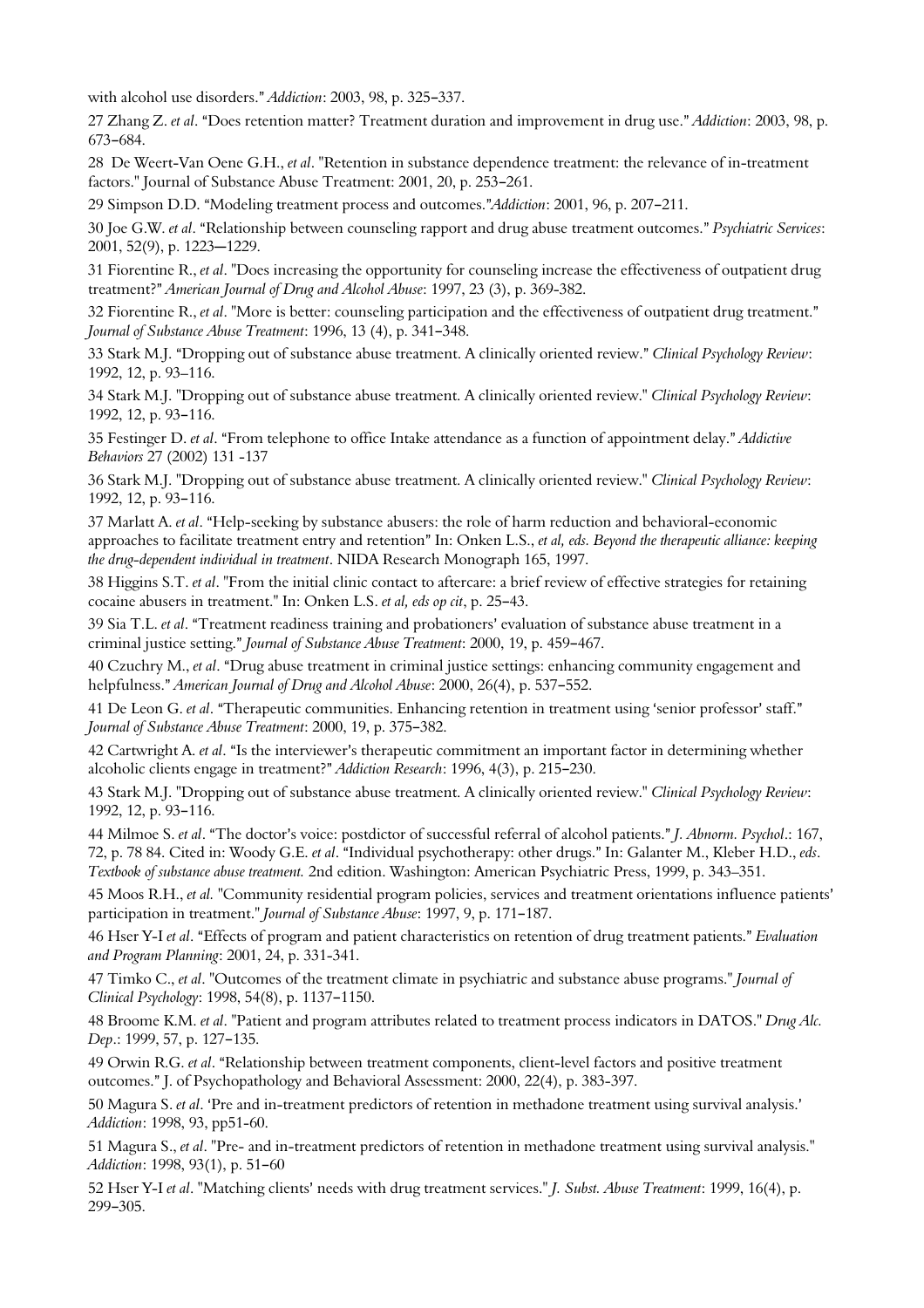<span id="page-12-0"></span>53 Fiorentine R. "Effective drug treatment: testing the distal needs hypothesis." *Journal of Substance Abuse Treatment*: 1998, 15(4), p. 281-289.

<span id="page-12-1"></span>54 Friedmann P.D. *et al*. "Treatment and retention in outpatient drug abuse treatment programs." *J. Subst. Abuse Treatment*: 2001, 21, p. 97-103.

<span id="page-12-2"></span>55 McLellan A.T. *et al*. "Problem-service 'matching' in addiction treatment: a prospective study in 4 programs." *Archives of General Psychiatry: 1997, 54, p. 730-735.* 

<span id="page-12-3"></span>56 McLellan T. *et al*. "Supplemental social services improve outcomes in public addiction treatment." *Addiction*: 1998, 93(10), p. 1489-1499.

<span id="page-12-4"></span>57 Marsh I.C. *et al.* "Increasing access and providing social; services to improve drug abuse treatment for woment with children.@ *Addiction*: 2000, 95(8), p. 1237-1247.

<span id="page-12-5"></span>58 McLellan T. *et al*. "Supplemental social services improve outcomes in public addiction treatment." *Addiction*: 1998, 93(10), p. 1489-1499.

<span id="page-12-6"></span>59 McLellan A.T. *et al*. "Problem-service 'matching' in addiction treatment: a prospective study in 4 programs." *Archives of General Psychiatry:* 1997, 54, p. 730-735.

<span id="page-12-7"></span>60 Orwin R.G. *et al.* "Relationship between treatment components, client-level factors and positive treatment outcomes." *J. of Psychopathology and Behavioral Assessment*: 2000, 22(4), p. 383-397.

<span id="page-12-8"></span>61 Ward J., *et al.* "The use of methadone during maintenance treatment: pharmacology, dosage and treatment outcome.@ In: Ward J., Mattick R.P. Hall W., *eds*. *Methadone maintenance treatment and other opioid replacement therapies.* Harwood Academic Publishers, 1998, p. 205-238.

<span id="page-12-9"></span>62 Robles E. *et al*. AImplementation of a clinic policy of client-regulated methadone dosing.@ *Journal of Substance Abuse Treatment*: 2001, 20, p. 225-230.

<span id="page-12-10"></span>63 Goldstein A. *et al.* "Control of methadone dosage by patients." *Journal of the American Medical Association*: 1975 234, p. 734-737.

<span id="page-12-11"></span>64 Havassy B. *et al.* "Self-regulation of dose in methadone maintenance with contingent privileges." *Addictive Behaviors*: 1979, 4, p. 31-38.

<span id="page-12-12"></span>65 Havassy B. *et al.* "Allowing methadone clients control over dosage: A 48-week controlled trial." *Addictive Behaviors*: 1981, 6, p. 283-288.

<span id="page-12-13"></span>66 Maddux J.F et al. "Patient self-regulated dose and optional counseling in methadone maintenance." American *Journal of the Addictions*: 1995, 4(1), p.18-32.

<span id="page-12-14"></span>67 Resnick R.B. *et al.* "Patient self-adjustment of methadone maintenance dose." In: Harris L.S. *ed. Problems of drug dependence*. NIDA, 1981, p. 327-330.

<span id="page-12-15"></span>68 Magura S., *et al*. "Program quality effects on patient outcomes during methadone maintenance: a study of 17 clinics." *Substance Use and Misuse*: 1999, 34(9), p. 1299-1324.

<span id="page-12-16"></span>69 Ball J.C., *et al*. *The effectiveness of methadone maintenance treatment: patients, programs, services and outcomes*. New York: Springer Verlag, 1991.

<span id="page-12-17"></span>70 Ward J., Mattick R.P. Hall W., *eds. Methadone maintenance treatment and other opioid replacement therapies*. Harwood Academic Publishers, 1998. See chapter 11.

<span id="page-12-18"></span>71 Blaney T., *et al*. "Methadone maintenance: does dose determine differences in outcome?" *Journal of Substance Abuse Treatment*: 1999, 16(3), p. 221-228.

<span id="page-12-19"></span>72 Joe G.W. *et al.* "Retention and patient engagement models for different treatment modalities in DATOS." Drug and Alcohol Dependence: 1999, 57,p. 113-125.

<span id="page-12-20"></span>73 Fiorentine R. *et al.* "Client engagement in drug treatment." Journal of Substance Abuse Treatment: 1999, 17, p. 199– 206.

<span id="page-12-21"></span>74 Fiorentine R. *et al.* "Drug treatment effectiveness and client-counselor empathy: exploring the effects of gender and ethnic congruency." *Journal of Drug Issues*: 1999, 29(1), p. 59-74.

<span id="page-12-22"></span>75 Bell D.C., *et al.* "Therapeutic connection and client progress in drug abuse treatment." *J. Clin. Psych.*: 1997, 53(3), p. 215-224.

<span id="page-12-23"></span>76 Woody G.E. *et al*. AIndividual psychotherpay: other drugs.@ In: Galanter M., Kleber H.D., e*ds. Textbook of substance abuse treatment*. 2nd edition. Washington: American Psychiatric Press, 1999, p. 343–351

<span id="page-12-24"></span>77 Fiorentine R. *et al.* "Drug treatment effectiveness and client-counselor empathy: exploring the effects of gender and ethnic congruency." *Journal of Drug Issues*: 1999, 29(1), p. 59-74.

<span id="page-12-25"></span>78 Bell D.C., *et al.* "Therapeutic connection and client progress in drug abuse treatment." *J. Clin. Psych.*: 1997, 53(3), p. 215-224.

<span id="page-12-26"></span>79 Simpson D.D. *et al.* "Client engagement and change during drug abuse treatment." Journal of Substance Abuse: